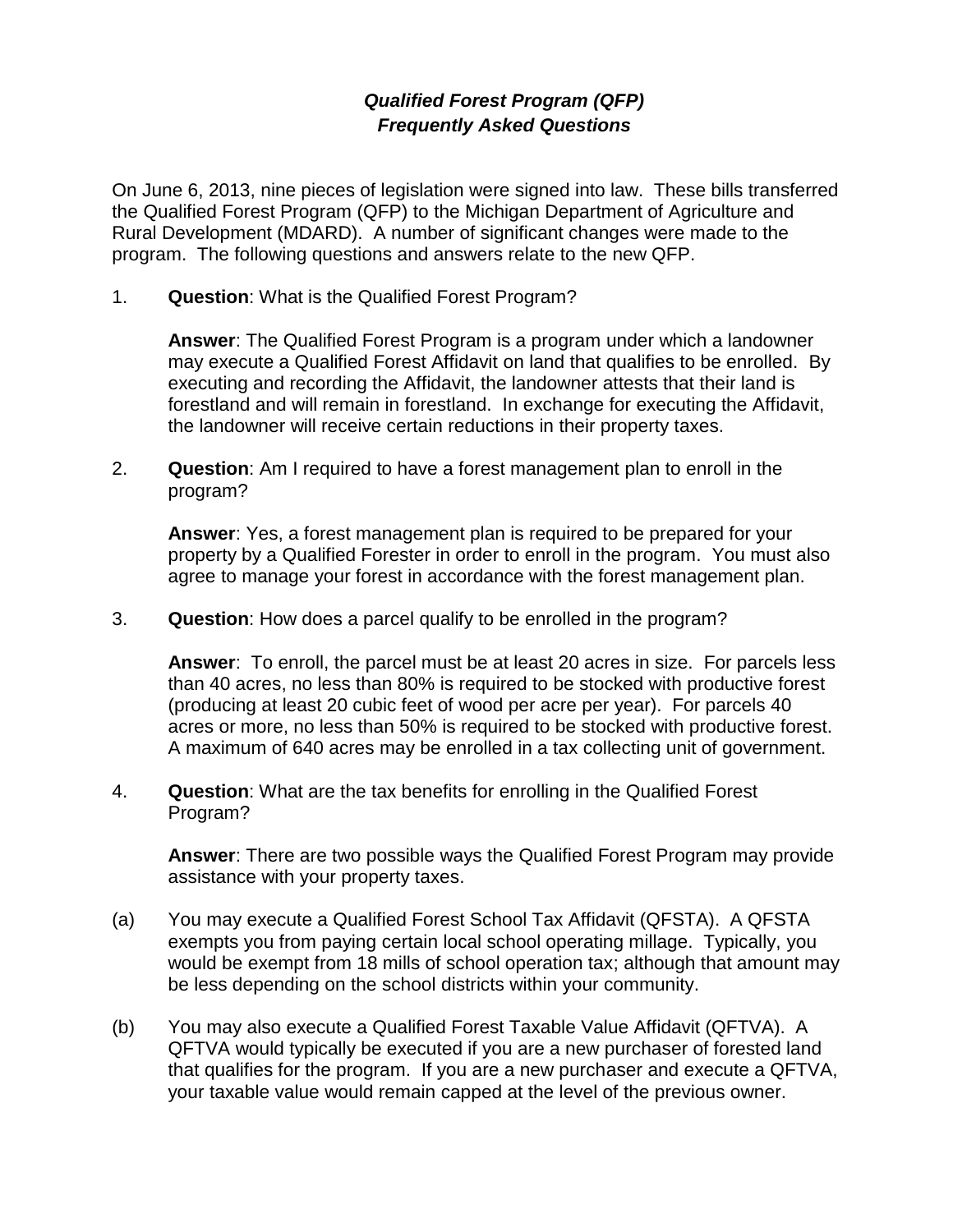5. **Question**: Is there a fee to participate in the Qualified Forest Program?

**Answer**: Yes. A fee that is equivalent to 2 mills is collected annually by the local tax collecting unit. This fee is deposited into the Private Forestland Enhancement Fund, which is used to operate the program and to provide forestry related assistance to landowners.

6. **Question**: How do I apply for the QFP tax exemption for my land?

**Answer**: If you are interested in obtaining a tax exemption for QFP, you may obtain information from either your local Conservation District or MDARD, who will advise you how to proceed. Information is also available at [www.michigan.gov/qfp.](http://www.michigan.gov/qfp) The landowner should obtain a forest management plan for their property. Once that is completed, the landowner would submit 1) an application for exemption; 2) a stand practice schedule; 3) a digital copy of the forest management plan; 4) copies of current tax bills for the parcels to be enrolled; and 5) a \$50.00 fee to payable to the "State of Michigan" and mailed to MDARD by September 1, for the exemption beginning in the following calendar year. If the application is approved, you will receive a Qualified Forest Affidavit from MDARD to sign and record. Once the Affidavit is recorded at your local Register of Deeds office, you would present the document to the local taxing authority before December 31 of that year.

7. **Question**: What is a Qualified Forester?

**Answer**: A Qualified Forester is a forester registered with MDARD who meets at least one of the following requirements: 1) is a forester certified by the Society of American Foresters; 2) is a Forest Stewardship Plan Writer; 3) is a Technical Service Provider as registered by the USDA for Forest Management Plan Development; and/or 4) is a Registered Forester. MDARD is creating a list of Qualified Foresters which will be available at [www.michigan.gov/qfr.](http://www.michigan.gov/qfr)

8. **Question**: I am a forester and wish to register. How do I register?

**Answer**: Go to [www.michigan.gov/qfr](file:///C:/Documents%20and%20Settings/hinespa/Local%20Settings/Temporary%20Internet%20Files/Content.Outlook/A57KJTZ8/www.michigan.gov/qfr) . Click on the form titled "Qualified Forester Registration". Complete the form and click on the submit button. You will then be registered under the Qualified Forest Program. You will receive a registration number that should be used when submitting an application to the Qualified Forest Program. Your information will be maintained in a database and will be available to landowners who wish to retain a Qualified Forester in your service area.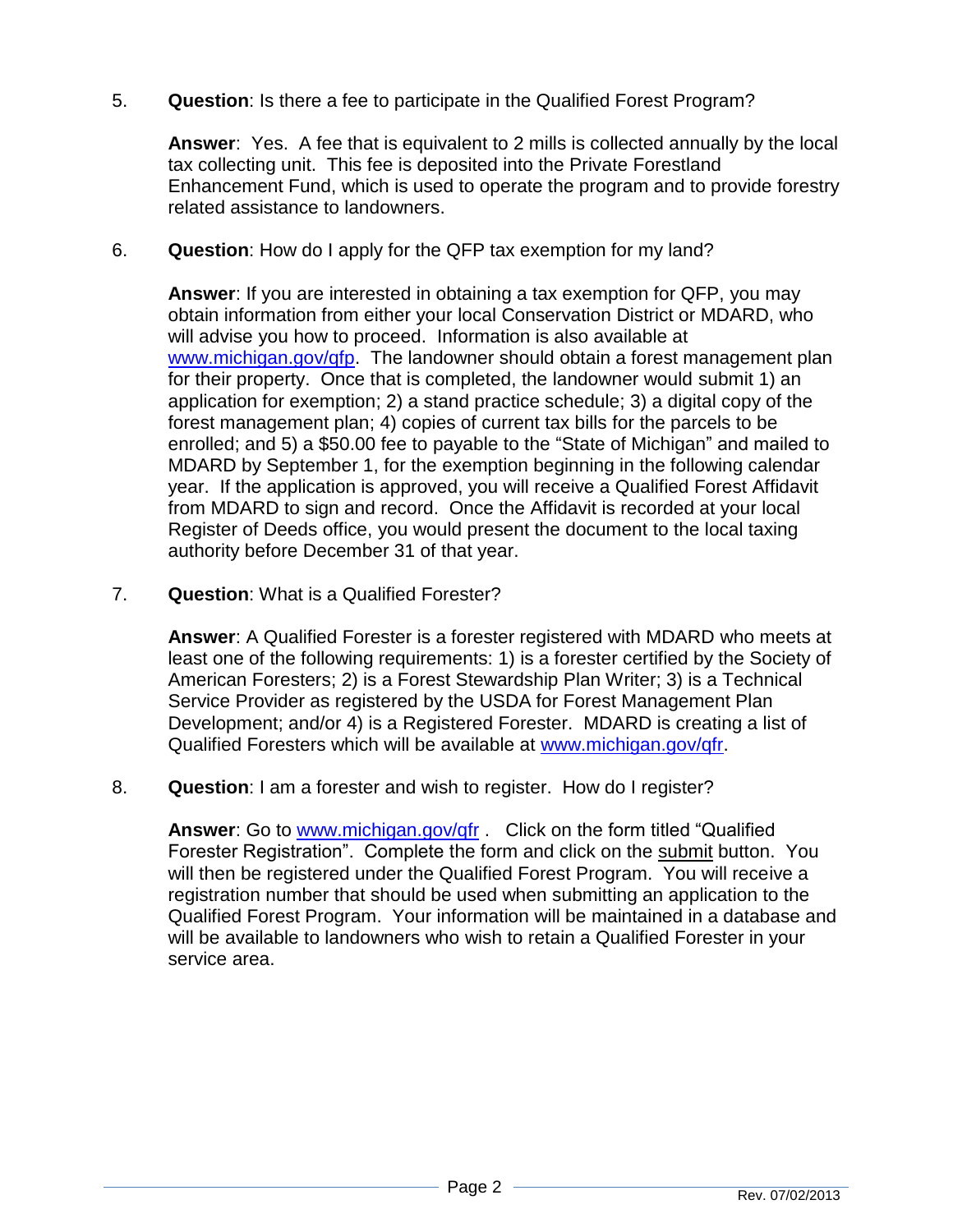9. **Question**: What is a forest management plan?

**Answer**: A forest management plan is a document that inventories the forest on your property and provides recommendations and direction in the management and harvesting of your forest. By law, the forest management plan is required to include:

- o the name and address of each owner of the property;
- $\circ$  the legal description and parcel identification number of the property or of the parcel on which the property is located;
- o a statement of the owner's forest management objectives;
- o a map, diagram or aerial photograph that identifies both forested and non-forested areas of the property that includes the location of any buildings;
- $\circ$  a description of forest practices that will be undertaken that specifies the approximate period of time before each is completed;
- o a description of soil conservation practices; and
- $\circ$  a description of activities undertaken for the management of forest resources other than trees.

A more detailed listing of the required components of the forest management plan may be found at [www.michigan.gov/qfr](http://www.michigan.gov/qfr) . Please note that a forest management plan must not exceed 20 years in length.

10. **Question**: How do I get a forest management plan written for my property?

**Answer**: Plans used for the Qualified Forest Program must be written by a Qualified Forester. Typically, Qualified Foresters will charge a fee to write a forest management plan. MDARD maintains a list of Qualified Foresters at [www.michigan.gov/qfr.](http://www.michigan.gov/qfr) Preparation of a forest management plan can take some time. A reasonable estimate of time may be 60-90 days.

11. **Question**: My land is currently enrolled in QFP. How can I be sure it remains in QFP in light of the current legislative change?

**Answer**: Beginning June 1, 2013 and ending November 30, 2013, owners of property exempt as Qualified Forest prior to January 1, 2013 may choose to execute a new Qualified Forest School Tax Affidavit (QFSTA). There is **NO FEE** for this affidavit.

12. **Question**: My land is currently enrolled in QFP. What if I elect **NOT** to execute a new QFSTA?

**Answer**: If a qualified forest property owner elects not to execute a new QFSTA between June 1, 2013 and November 30, 2013, the existing affidavit will be rescinded **WITHOUT PENALTY.** Owners in this case will not be subject to a recapture tax. The property will be placed on the tax roll, at the current Taxable Value, as though the exemption had not been granted. This applies only to owners of a property exempt as qualified forest prior to January 1, 2013.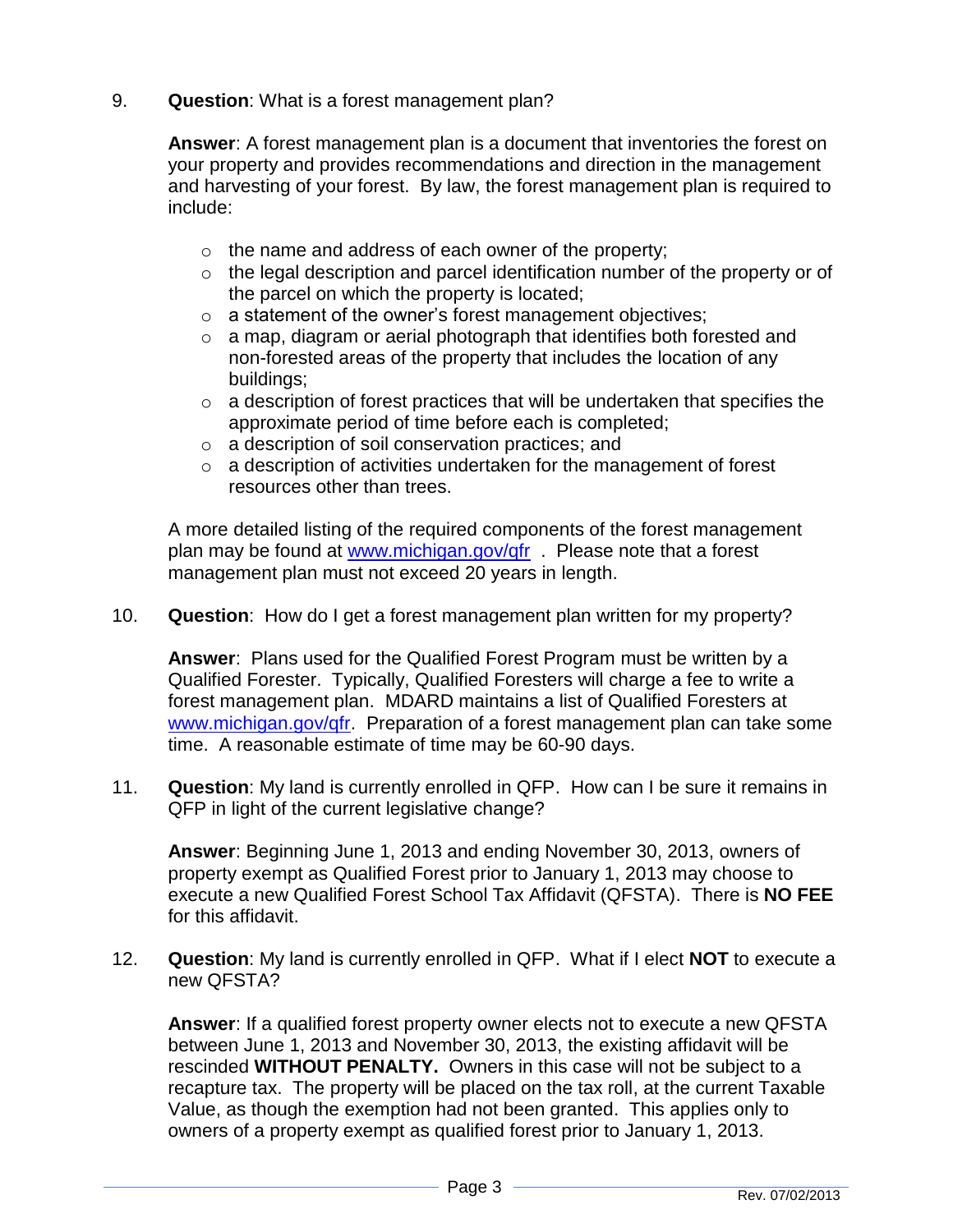13. **Question**: Are there requirements for public access to QFP lands?

**Answer**: Land with a QFP exemption is not required to be open to the public.

14. **Question**: Is it possible to build a structure on land enrolled in the QFP?

**Answer**: Structures are permitted to be built on land under a Qualified Forest Affidavit (assuming local zoning requirements are met). If a structure is built on land covered by an Affidavit, the exemption from local school operation millage will no longer be valid for the structure and the land beneath the structure. The local tax collecting unit will determine the amount of land beneath the building that no longer receives the exemption.

15. **Question**: If my land is enrolled in QFP, what are my responsibilities?

**Answer:** Landowners of qualified forest lands are required to comply with their forest management plan. They must report to MDARD when a forest practice or timber harvest has occurred on the qualified forest property. The report should indicate the practice completed, or the volume and value of timber harvested on that qualified forest property. The owner is required to retain the current forest management plan, most recent harvest records, recorded copy of a receipt of the tax exemption, and a map that shows the location and size of any buildings and structures on the property. MDARD will notify the property owner and the area Conservation District in any year that forest practices or harvests are to occur.

If an owner does not accomplish forest practices and harvests within three years of the time specified in the current forest management plan, the property is not eligible for the exemption and the property will be placed on the tax roll as though the exemption had not been granted, and be subject to a recapture tax.

16. **Question**: How can a landowner withdraw from QFSTA?

**Answer**: If the land is converted by a change in use, the landowner shall file a rescission form with the register of deeds for the county in which the property is located. The property will be subject to a QFSTA recapture tax.

If no harvests were completed on the property:

Recapture Tax = (Taxable Value of the property)  $*$  (Number of operating mills levied by the local school district – Number of mills collected as a fee for Qualified Forest Property) \* (Number of years the property has been under exemption, not to exceed seven) \* two

If at least one harvest was completed on the property:

Recapture Tax = (Taxable Value of the property) \* (Number of operating mills levied by the local school district – Number of mills collected as a fee for Qualified Forest Property) \* (Number of years the property has been under exemption, not to exceed seven)